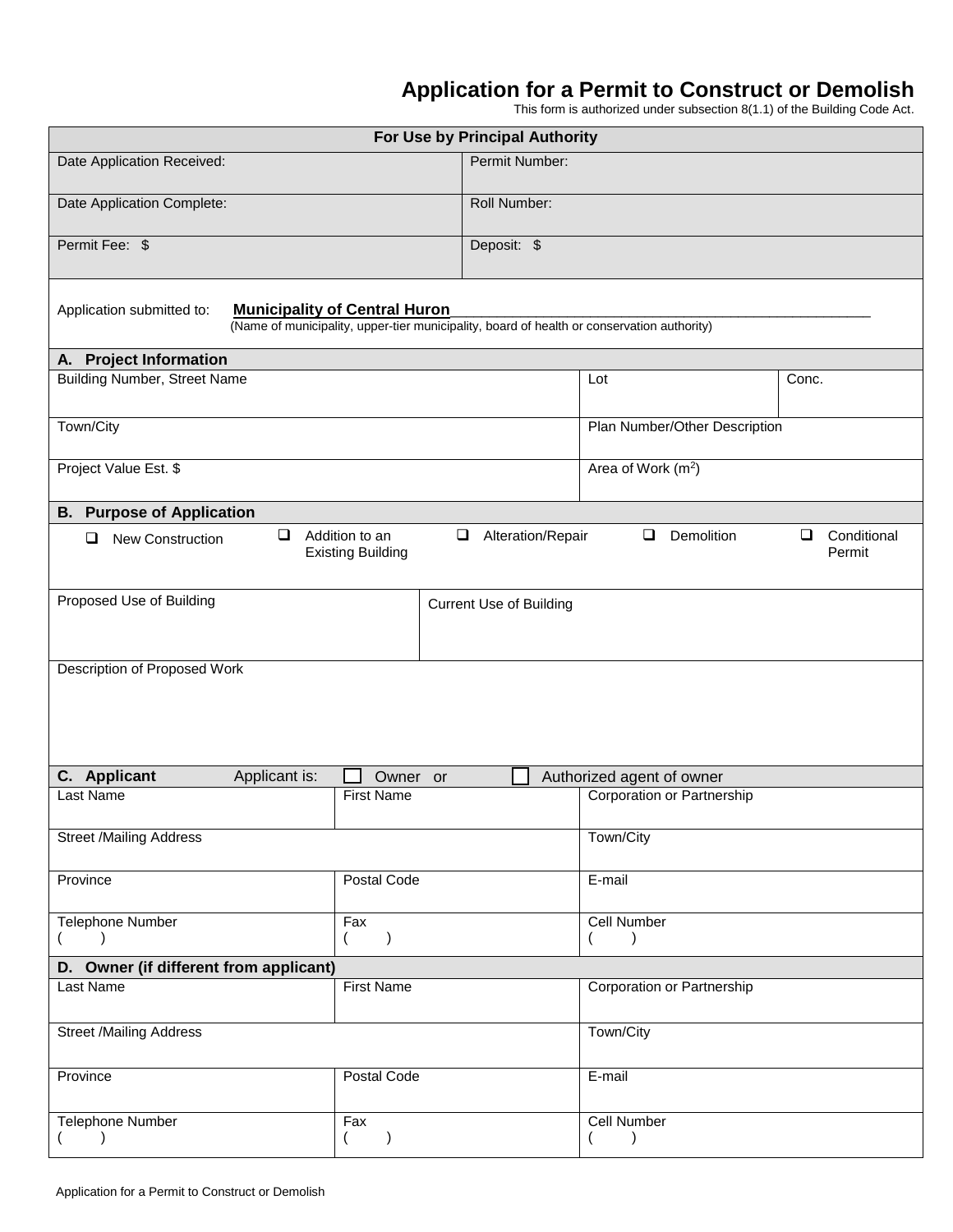| E. Builder (optional)                                                                                                                                                                                                                                                                                                                                           |                                                                                                                                                                                                                                                                                                                                                                     |                                                                                                   |  |  |  |  |
|-----------------------------------------------------------------------------------------------------------------------------------------------------------------------------------------------------------------------------------------------------------------------------------------------------------------------------------------------------------------|---------------------------------------------------------------------------------------------------------------------------------------------------------------------------------------------------------------------------------------------------------------------------------------------------------------------------------------------------------------------|---------------------------------------------------------------------------------------------------|--|--|--|--|
| Last Name                                                                                                                                                                                                                                                                                                                                                       | <b>First Name</b>                                                                                                                                                                                                                                                                                                                                                   | Corporation or Partnership (if applicable)                                                        |  |  |  |  |
| <b>Street /Mailing Address</b>                                                                                                                                                                                                                                                                                                                                  |                                                                                                                                                                                                                                                                                                                                                                     | Town/City                                                                                         |  |  |  |  |
| Province                                                                                                                                                                                                                                                                                                                                                        | Postal Code                                                                                                                                                                                                                                                                                                                                                         | E-mail                                                                                            |  |  |  |  |
| Telephone Number                                                                                                                                                                                                                                                                                                                                                | Fax                                                                                                                                                                                                                                                                                                                                                                 | Cell Number                                                                                       |  |  |  |  |
|                                                                                                                                                                                                                                                                                                                                                                 | F. Tarion Warranty Corporation (Ontario New Home Warranty Program)                                                                                                                                                                                                                                                                                                  |                                                                                                   |  |  |  |  |
| i.                                                                                                                                                                                                                                                                                                                                                              | Is proposed construction for a new home as defined in the Ontario New Home Warranties Plan<br>Yes<br>No<br>Act? If no, go to Section G.                                                                                                                                                                                                                             |                                                                                                   |  |  |  |  |
| ii.                                                                                                                                                                                                                                                                                                                                                             | Is registration required under the Ontario New Home Warranties Plan Act?<br>Yes<br>No                                                                                                                                                                                                                                                                               |                                                                                                   |  |  |  |  |
| iii.                                                                                                                                                                                                                                                                                                                                                            | If yes to (ii) provide registration number(s): _________________________________                                                                                                                                                                                                                                                                                    |                                                                                                   |  |  |  |  |
| <b>Required Schedules</b><br>G.                                                                                                                                                                                                                                                                                                                                 |                                                                                                                                                                                                                                                                                                                                                                     |                                                                                                   |  |  |  |  |
| i.                                                                                                                                                                                                                                                                                                                                                              |                                                                                                                                                                                                                                                                                                                                                                     | Attach Schedule 1 for each individual who reviews and takes responsibility for design activities. |  |  |  |  |
| ii.                                                                                                                                                                                                                                                                                                                                                             | Attach Schedule 2 where application is to construct on-site, install or repair a sewage system                                                                                                                                                                                                                                                                      |                                                                                                   |  |  |  |  |
| Η.                                                                                                                                                                                                                                                                                                                                                              | <b>Completeness and Compliance with Applicable Law</b>                                                                                                                                                                                                                                                                                                              |                                                                                                   |  |  |  |  |
| i.<br>This application meets all the requirements of clauses 1.3.1.3 (5) (a) to (d) of Division C<br>Yes<br>No<br>of the Building Code (the application is made in the correct form and by the owner or<br>authorized agent, all applicable fields have been completed on the application and required<br>schedules, and all required schedules are submitted). |                                                                                                                                                                                                                                                                                                                                                                     |                                                                                                   |  |  |  |  |
| application is made.                                                                                                                                                                                                                                                                                                                                            | Payment has been made of all fees that are required, under the applicable by-law, resolution<br>or regulation made under clause $7(1)(c)$ of the Building Code Act, 1992, to be paid when the<br>Yes<br>No                                                                                                                                                          |                                                                                                   |  |  |  |  |
| ii.                                                                                                                                                                                                                                                                                                                                                             | This application is accompanied by the plans and specifications prescribed by the applicable<br>Yes<br>by-law, resolution or regulation made under clause 7(1)(b) of the Building Code Act, 1992.                                                                                                                                                                   |                                                                                                   |  |  |  |  |
| iii.                                                                                                                                                                                                                                                                                                                                                            | This application is accompanied by the information and documents prescribed by the<br>Yes<br>No<br>applicable by-law, resolution or regulation made under clause $7(1)(b)$ of the Building Code Act,<br>1992 which enable the chief building official to determine whether the proposed building,<br>construction or demolition will contravene any applicable law. |                                                                                                   |  |  |  |  |
| iv.                                                                                                                                                                                                                                                                                                                                                             | The proposed building, construction or demolition will not contravene any applicable law.<br>Yes                                                                                                                                                                                                                                                                    |                                                                                                   |  |  |  |  |
| <b>Declaration of Applicant</b>                                                                                                                                                                                                                                                                                                                                 |                                                                                                                                                                                                                                                                                                                                                                     |                                                                                                   |  |  |  |  |
|                                                                                                                                                                                                                                                                                                                                                                 |                                                                                                                                                                                                                                                                                                                                                                     |                                                                                                   |  |  |  |  |
|                                                                                                                                                                                                                                                                                                                                                                 |                                                                                                                                                                                                                                                                                                                                                                     | declare that:                                                                                     |  |  |  |  |
|                                                                                                                                                                                                                                                                                                                                                                 |                                                                                                                                                                                                                                                                                                                                                                     | (Print Name)                                                                                      |  |  |  |  |
| The information contained in this application, attached schedules, attached plans and specifications, and other attached<br>1.<br>documentation is true to the best of my knowledge.<br>If the owner is a corporation or partnership, I have the authority to bind the corporation or partnership.<br>2.                                                        |                                                                                                                                                                                                                                                                                                                                                                     |                                                                                                   |  |  |  |  |
|                                                                                                                                                                                                                                                                                                                                                                 |                                                                                                                                                                                                                                                                                                                                                                     |                                                                                                   |  |  |  |  |
| Date                                                                                                                                                                                                                                                                                                                                                            |                                                                                                                                                                                                                                                                                                                                                                     | Signature of Applicant                                                                            |  |  |  |  |

Personal information contained in this form and schedules is collected under the authority of subsection 8(1.1) of the *Building Code Act, 1992*, and will be used in the administration and enforcement of the *Building Code Act, 1992*. Questions about the collection of personal information may be addressed to: a) the Chief Building Official of the municipality or upper-tier municipality to which this application is being made, or, b) the inspector having the powers and duties of a chief building official in relation to sewage systems or plumbing for an upper-tier municipality, board of health or conservation authority to whom this application is made, or, c) Director, Building and Development Branch, Ministry of Municipal Affairs and Housing 777 Bay St., 2nd Floor. Toronto, M5G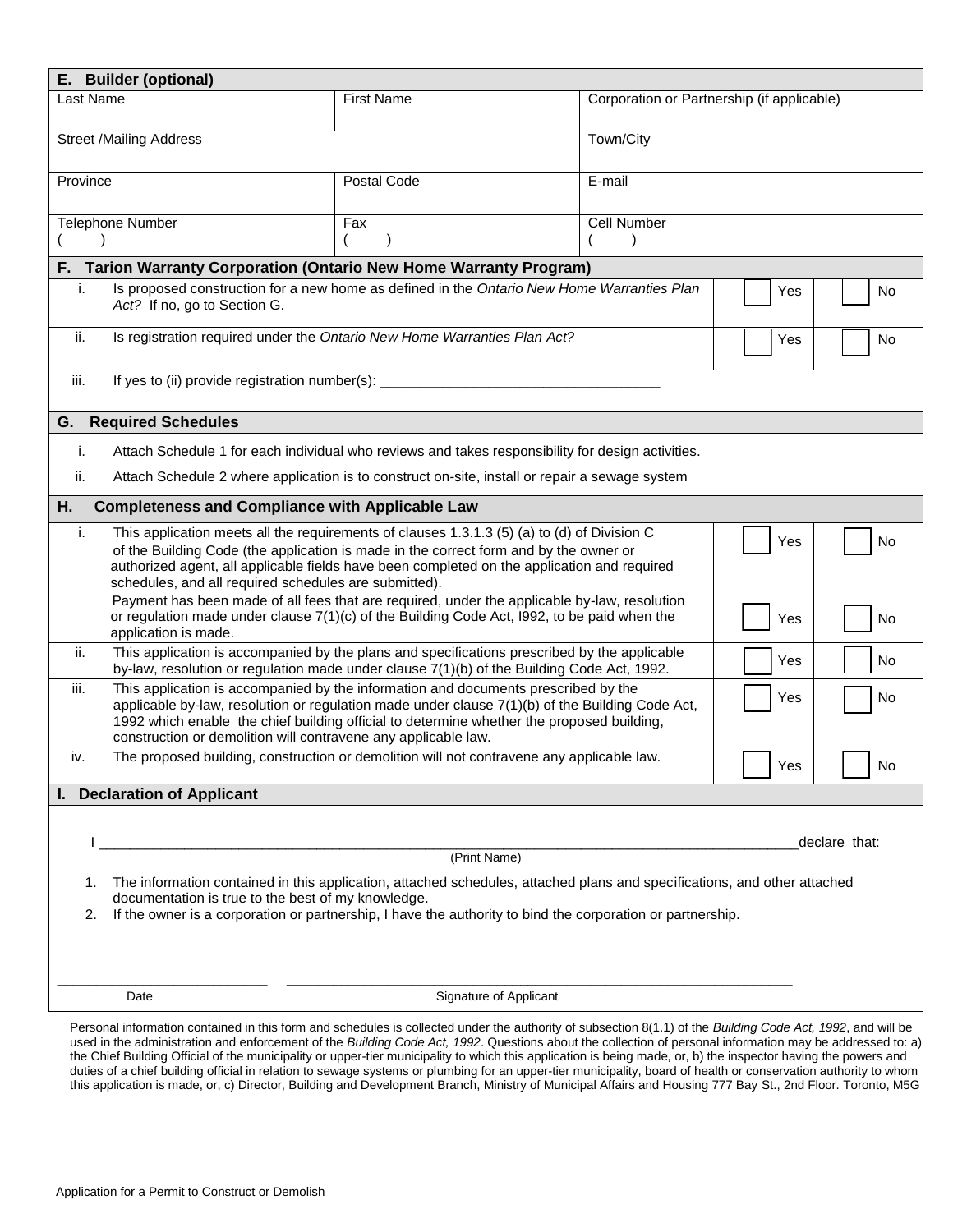## **Site Plan**

| A. Setbacks and Zoning                                   |                                                                                                                                                                                                                                                                                                                                                                                                |           |                              |            |  |                                    |    |
|----------------------------------------------------------|------------------------------------------------------------------------------------------------------------------------------------------------------------------------------------------------------------------------------------------------------------------------------------------------------------------------------------------------------------------------------------------------|-----------|------------------------------|------------|--|------------------------------------|----|
| Setbacks:<br>Side Yard                                   |                                                                                                                                                                                                                                                                                                                                                                                                |           |                              |            |  |                                    |    |
|                                                          |                                                                                                                                                                                                                                                                                                                                                                                                | Side Yard |                              | Front Yard |  | Rear Yard                          |    |
|                                                          | Zoning                                                                                                                                                                                                                                                                                                                                                                                         |           | Source Water Protection Area |            |  | <b>Conservation Authority Area</b> |    |
|                                                          |                                                                                                                                                                                                                                                                                                                                                                                                |           | Yes                          | No         |  | Yes                                | No |
|                                                          | B. Please Provide Site Plan of the Property Illustrating the Following:                                                                                                                                                                                                                                                                                                                        |           |                              |            |  |                                    |    |
| $\Box$<br>$\Box$<br>$\Box$<br>$\Box$<br>$\Box$<br>$\Box$ | Lot size<br>All existing buildings, their dimensions, and their proximity to lot lines<br>Please indicate any overhead power lines<br>Proposed building/construction, including dimensions, and the proximity to lot lines<br>Location of Well (if applicable) and its proximity to buildings and lot lines<br>Location of Septic (if applicable) and its proximity to buildings and lot lines |           |                              |            |  |                                    |    |
|                                                          |                                                                                                                                                                                                                                                                                                                                                                                                |           |                              |            |  |                                    |    |
|                                                          |                                                                                                                                                                                                                                                                                                                                                                                                |           |                              |            |  |                                    |    |
|                                                          |                                                                                                                                                                                                                                                                                                                                                                                                |           |                              |            |  |                                    |    |
|                                                          |                                                                                                                                                                                                                                                                                                                                                                                                |           |                              |            |  |                                    |    |
|                                                          |                                                                                                                                                                                                                                                                                                                                                                                                |           |                              |            |  |                                    |    |
|                                                          |                                                                                                                                                                                                                                                                                                                                                                                                |           |                              |            |  |                                    |    |
|                                                          |                                                                                                                                                                                                                                                                                                                                                                                                |           |                              |            |  |                                    |    |
|                                                          |                                                                                                                                                                                                                                                                                                                                                                                                |           |                              |            |  |                                    |    |
|                                                          |                                                                                                                                                                                                                                                                                                                                                                                                |           |                              |            |  |                                    |    |
|                                                          |                                                                                                                                                                                                                                                                                                                                                                                                |           |                              |            |  |                                    |    |
|                                                          |                                                                                                                                                                                                                                                                                                                                                                                                |           |                              |            |  |                                    |    |
|                                                          |                                                                                                                                                                                                                                                                                                                                                                                                |           |                              |            |  |                                    |    |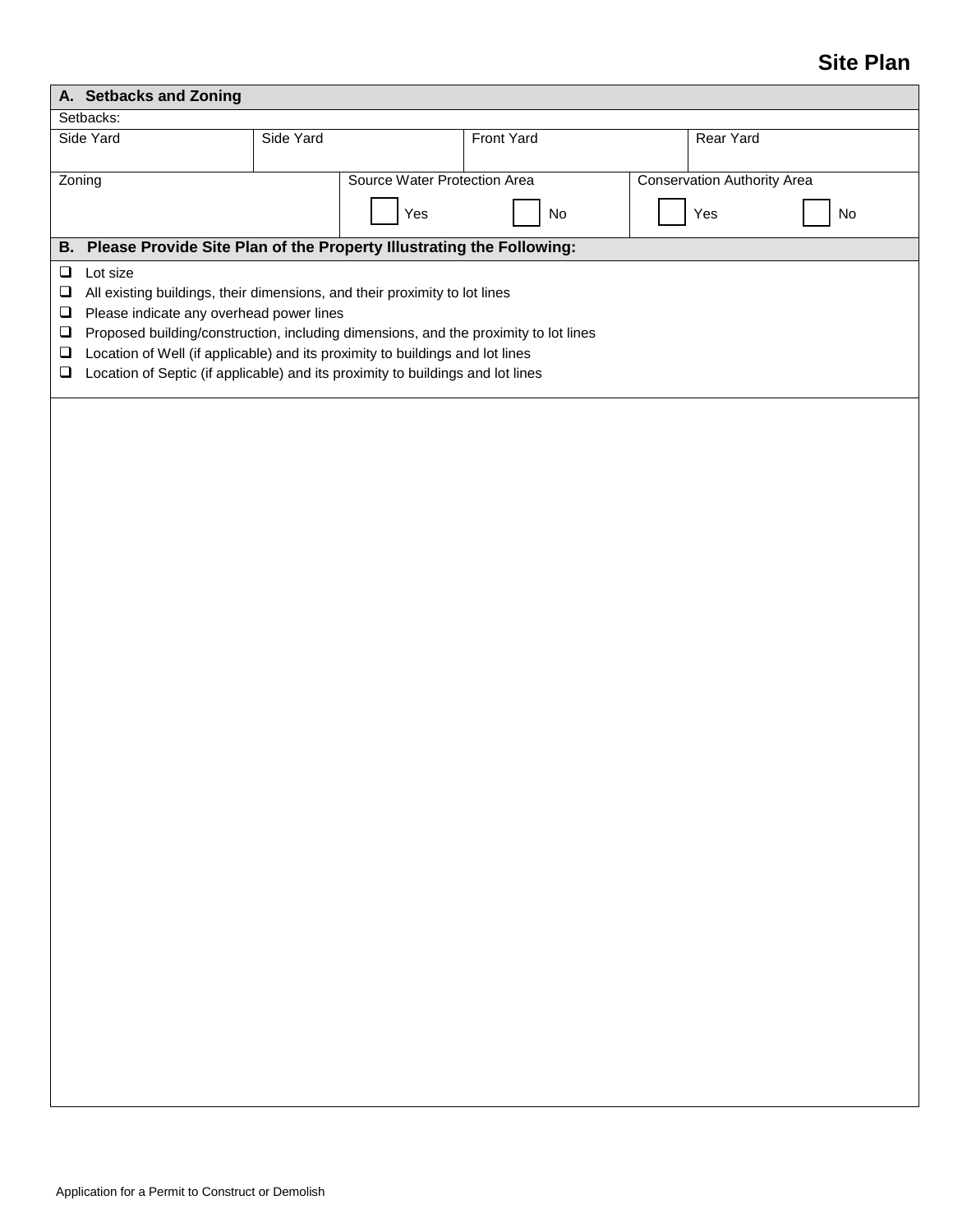## **Schedule 1: Designer Information**

Use one form for each individual who reviews and takes responsibility for design activities with respect to the project

| A. Project Information                                                                                                    |                                                                                                                                  |                            |                                           |  |  |
|---------------------------------------------------------------------------------------------------------------------------|----------------------------------------------------------------------------------------------------------------------------------|----------------------------|-------------------------------------------|--|--|
| <b>Building Number, Street Name</b>                                                                                       |                                                                                                                                  | Lot Number                 | Concession                                |  |  |
|                                                                                                                           |                                                                                                                                  |                            |                                           |  |  |
| Town/City                                                                                                                 |                                                                                                                                  |                            | Plan Number/Other Description             |  |  |
|                                                                                                                           |                                                                                                                                  |                            |                                           |  |  |
|                                                                                                                           | B. Individual Who Reviews and Takes Responsibility for Design Activities                                                         |                            |                                           |  |  |
| Name                                                                                                                      |                                                                                                                                  | Firm                       |                                           |  |  |
|                                                                                                                           |                                                                                                                                  |                            |                                           |  |  |
| <b>Street /Mailing Address</b>                                                                                            |                                                                                                                                  | Town/City                  |                                           |  |  |
| Province                                                                                                                  | Postal Code                                                                                                                      | E-mail                     |                                           |  |  |
|                                                                                                                           |                                                                                                                                  |                            |                                           |  |  |
| <b>Telephone Number</b>                                                                                                   | Fax                                                                                                                              | Cell Number                |                                           |  |  |
|                                                                                                                           |                                                                                                                                  |                            |                                           |  |  |
| C.                                                                                                                        | Design Activities Undertaken by Individual Identified in Section B (Building Code Table 3.5.2.1 of Division C)                   |                            |                                           |  |  |
| House<br>ΙI                                                                                                               | HVAC - House                                                                                                                     | <b>Building Structural</b> |                                           |  |  |
| <b>Small Buildings</b>                                                                                                    | <b>Building Services</b>                                                                                                         | Plumbing - House           |                                           |  |  |
| Large Buildings                                                                                                           | Detection, Lighting and Power                                                                                                    | Plumbing - All Buildings   |                                           |  |  |
| <b>Complex Buildings</b>                                                                                                  | <b>Fire Protection</b>                                                                                                           | On-site Sewage Systems     |                                           |  |  |
| Description of Designer's Work                                                                                            |                                                                                                                                  |                            |                                           |  |  |
|                                                                                                                           |                                                                                                                                  |                            |                                           |  |  |
|                                                                                                                           |                                                                                                                                  |                            |                                           |  |  |
|                                                                                                                           |                                                                                                                                  |                            |                                           |  |  |
| D. Declaration of Designer                                                                                                |                                                                                                                                  |                            |                                           |  |  |
|                                                                                                                           |                                                                                                                                  |                            | declare that (choose one as appropriate): |  |  |
|                                                                                                                           | (Print Name)                                                                                                                     |                            |                                           |  |  |
|                                                                                                                           | I review and take responsibility for the design work on behalf of a firm registered under subsection 3.2.4.of Division C, of the |                            |                                           |  |  |
| Building Code. I am qualified, and the firm is registered, in the appropriate classes/categories.                         |                                                                                                                                  |                            |                                           |  |  |
|                                                                                                                           |                                                                                                                                  |                            |                                           |  |  |
| Firm BCIN:                                                                                                                |                                                                                                                                  |                            |                                           |  |  |
| I review and take responsibility for the design and am qualified in the appropriate category as an "other designer" under |                                                                                                                                  |                            |                                           |  |  |
| subsection 3.2.5.of Division C, of the Building Code.                                                                     |                                                                                                                                  |                            |                                           |  |  |
| Individual BCIN:                                                                                                          |                                                                                                                                  |                            |                                           |  |  |
|                                                                                                                           |                                                                                                                                  |                            |                                           |  |  |
|                                                                                                                           |                                                                                                                                  |                            |                                           |  |  |
| The design work is exempt from the registration and qualification requirements of the Building Code.                      |                                                                                                                                  |                            |                                           |  |  |
|                                                                                                                           |                                                                                                                                  |                            |                                           |  |  |
| I certify that:                                                                                                           |                                                                                                                                  |                            |                                           |  |  |
| The information contained in this schedule is true to the best of my knowledge.<br>1.                                     |                                                                                                                                  |                            |                                           |  |  |
| I have submitted this application with the knowledge and consent of the firm.<br>2.                                       |                                                                                                                                  |                            |                                           |  |  |
|                                                                                                                           |                                                                                                                                  |                            |                                           |  |  |
| Signature of Designer<br>Date                                                                                             |                                                                                                                                  |                            |                                           |  |  |
|                                                                                                                           |                                                                                                                                  |                            |                                           |  |  |

NOTE:

<sup>1.</sup> For the purposes of this form, "individual" means the "person" referred to in Clause 3.2.4.7(1) d).of Division C, Article 3.2.5.1. of Division C, and all other persons who are exempt from qualification under Subsections 3.2.4. and 3.2.5. of Division C.

<sup>2.</sup> Schedule 1 is not required to be completed by a holder of a license, temporary license, or a certificate of practice, issued by the Ontario Association of Architects. Schedule 1 is also not required to be completed by a holder of a license to practise, a limited license to practise, or a certificate of authorization, issued by the Association of Professional Engineers of Ontario.